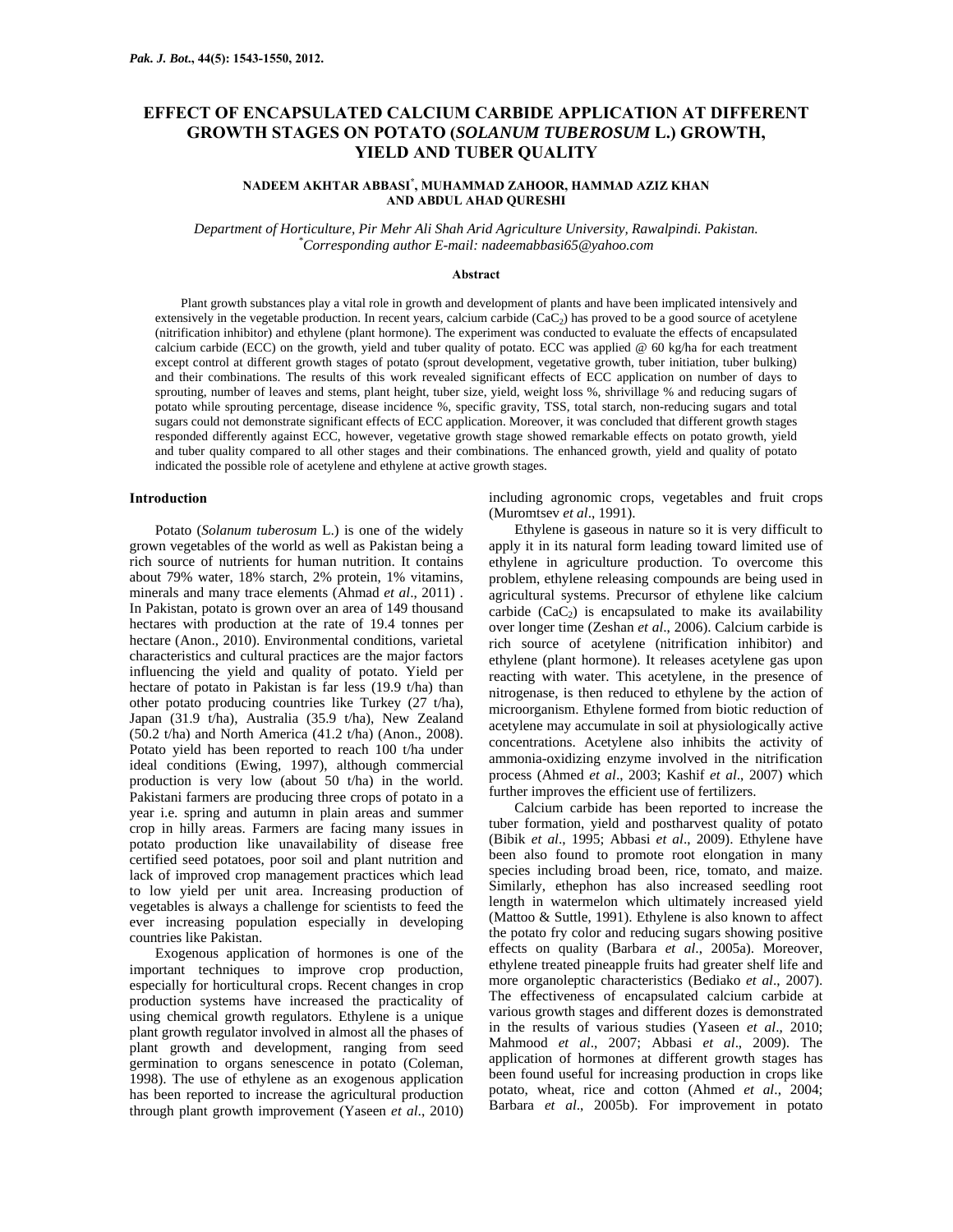**1544** NADEEM ABBASI *ET AL*.

production, it is important to consider the critical stages of potato growth and development. Potato development is typically divided into five growth stages i.e. sprout development, vegetative growth, tuber initiation, tuber bulking and tuber maturation (Malik, 2005).

Keeping in view the earlier work done, present study was planned to find out the most suitable potato development stage for application of encapsulated calcium carbide (ECC) and to find out the effect of soil application of ECC on post-harvest quality of potato tuber.

# **Materials and Methods**

The experiment was conducted on potato variety "Sante" at the Research Farm, Department of Horticulture, PMAS- Arid Agriculture University Rawalpindi (33°36`N, 73°4`E), during September 2009. The experiment was laid out according to Randomized Complete Block Design. Field plot measuring 15 m x 6 m  $(90m<sup>2</sup>)$  was ploughed thoroughly and five soil samples were taken from different locations of the plot to determine the fertility status of field. Well rotten farmyard manure was incorporated in the soil and NPK were also added at the time of field preparation according to standard recommendation with respect to fertility status of soil. Field plot was divided into 8 blocks which were further divided into 3 sub-plots measuring  $3.3 \text{ m}^2$  area (1.82 m x 1.82 m). Sowing was done with plant-to-plant distance of 30 cm and row-to-row distance of 75 cm. Calcium carbide was filled in capsules, to be placed close to the tubers. Growth stages were described according to the time taken to reach that growing stage after sowing. Encapsulated calcium carbide (ECC) was applied @ 60 kg per hectare (Abbasi *et al.*, 2009) at different developmental stages of potato plant and tuber growth as mentioned below.

#### **Treatments**:

 $T_1$ = Control

 $T_2$ = ECC application at 0 week

 $T_3$ = ECC application at 3 weeks of sowing

 $T<sub>4</sub>=$  ECC application at 6 weeks of sowing

 $T<sub>5</sub>=$  ECC application at 8 weeks of sowing

 $T_6$ = ECC application at 0 week + 3 weeks of sowing

 $T_7$ = ECC application at 0 week + 3 weeks + 6 weeks of sowing

 $T_8$ = ECC application at 3 weeks + 6 weeks of sowing

(Where treatments at: 0 week = sprout development, 3 weeks = vegetative growth, 6 weeks = tuber initiation, 8  $weeks = tuber bulking)$ 

All the cultural practices kept same for all the treatments when needed.

**Preharvest studies:** Different parameters were studied and measured during the life cycle and at the maturity of potato plant. For that, number of days for seed tuber sprouting in each plot was counted from sowing to fifty percent tuber sprouting. Tuber sprouting percentage was taken by dividing the number of tubers sprouted in the plot by total number of tuber sown in the plot multiply by hundred. Number of stems per plant and number of leaves per plant of ten plants in each replication was counted at the maturity and then averaged. Plant height was measured with the help of scale from surface of soil to the top of the plant at maturity. Potato plants were inspected for disease incidence on regular basis throughout growth period and percentage was calculated.

Potato plants were harvested at maturity and number and weight of small (less than 35 mm in diameter), medium (35 mm to 55 mm) and large (greater than 55 mm) potatoes were counted and weighed. Similarly, total number of potatoes and their weight was also measured at the time of harvesting from each replication in a treatment. Yield per plot was obtained and converted to kg/ha.

**Postharvest studies:** To evaluate the tuber quality as affected by ECC application at different growth stages of potato, the treated tubers (20 tubers per replication) were stored at room temperature  $(25 \pm 5^{\circ}\text{C})$  for 28 days in Post-Harvest Laboratory, Department of Horticulture PMAS-Arid Agriculture University Rawalpindi.

During this study, weight loss percentage was calculated after every week of storage. Sprout percentage was counted by sprouted tubers from total tubers. Similarly, shrivillage percentage of tubers from total tubers was also calculated. The total soluble solids (TSS) of harvested tubers were measured by Digital Refractometer (model: FG 103) at room temperature and expressed as °BRIX value. pH value was measured by electronic pH meter (model: Knick 646) according to Anon., (1990) method no 981.12. Specific gravity was calculated by weighing the cleaned tubers in air (W1) and then completely immersed in a container of water (W2). Calculation was made by the formula given by Talburt  $\&$ Smith (1959):

Specific gravity  $=W1/(W1-W2)$ 

The starch contents were calculated following the formula given by Talburt & Smith (1959). Reducing sugars of juice were estimated by method described by Horowitz (1990). For estimation of total sugars, 25 ml of aliquot already prepared for reducing sugars was taken in 100 ml volumetric flask. 20 ml distilled water and 5 ml concentrated HCl was added and solution was kept overnight to convert non-reducing sugar into reducing sugars. Then it was neutralized with 50% concentrated NaOH solution and volume was made 100 ml with distilled water. This solution was taken in burette and titrated against 10 ml Fehling's solution as in reducing sugars. Total sugars were calculated by:

% Total sugars = 
$$
25 \times (X/Z)
$$

where

X= ml of standard sugar solution used against 10 ml Fehling's solution

 $Z = ml$  of sample aliquot used against 10 ml Fehling's solution

**Statistical analysis:** The experiment was laid out in the field according to Randomized Complete Block Design. The data obtained were statistically analyzed for analysis of variance. The treatments exhibiting significant difference were further subjected to Duncan's Multiple Range (DMR) test for comparison of their means (Steel *et al.*, 1997).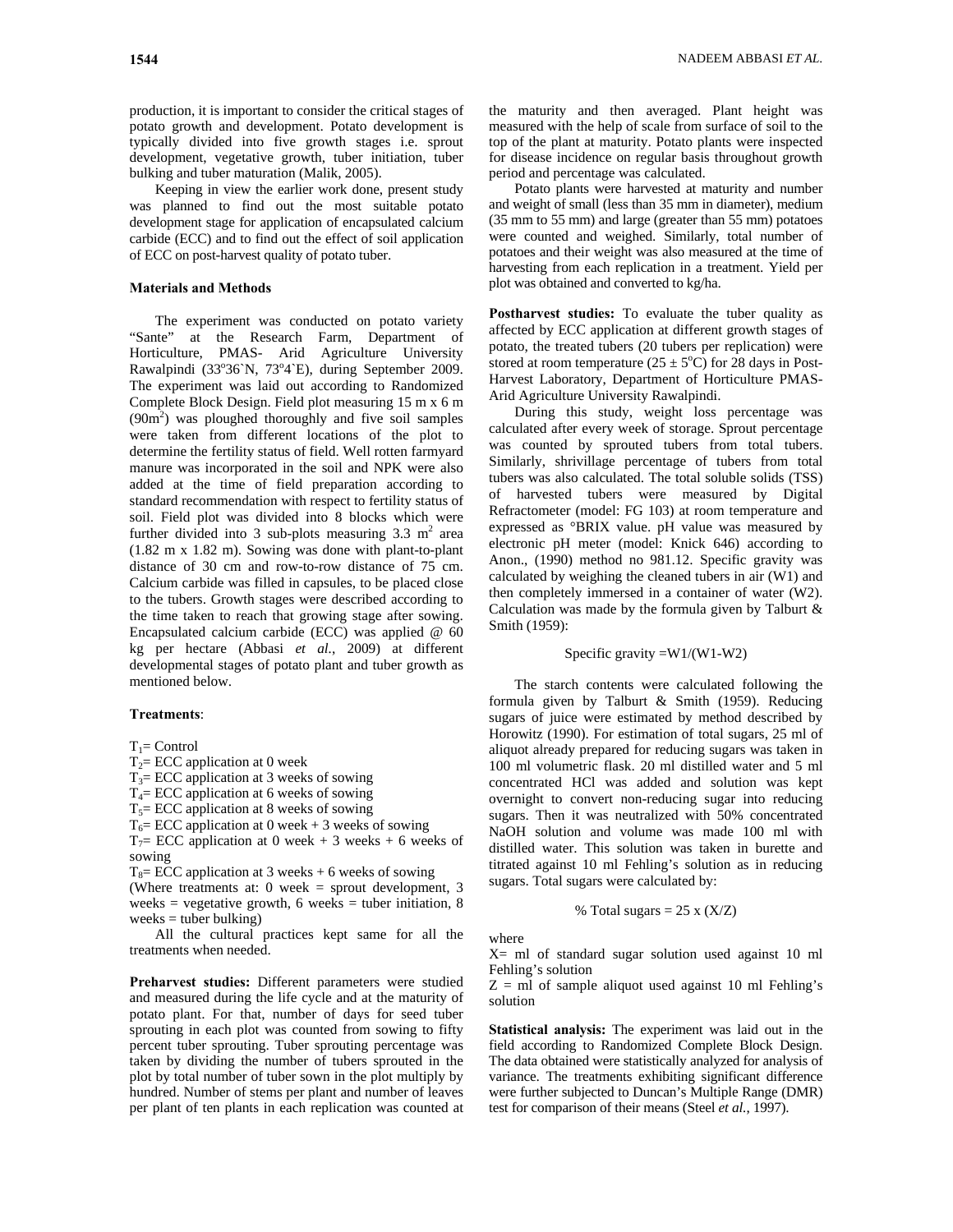#### **Results**

### **Preharvest observations**

**Number of days required for seed tuber sprouting and tuber sprouting percentage:** Statistical analysis showed significant effects of ECC application on number of days required to sprouting and tuber sprouting percentage (Table 1).  $T_1$  and  $T_8$  required maximum days for sprouting while other ECC treated tubers required lesser days and showed mixed behaviour. Tuber sprouting percentage was greater in the  $T_2$  and  $T_6$  and minimum tuber sprouting percentage was noted in  $T_1$ .

|                    |                                                                     | . .                                  | -                            | -<br>$\mathbf{r}$             | -                           | $\cdot$                            |                   |  |  |  |  |
|--------------------|---------------------------------------------------------------------|--------------------------------------|------------------------------|-------------------------------|-----------------------------|------------------------------------|-------------------|--|--|--|--|
| <b>Treatments</b>  | Number of<br>days required<br>for seed tuber<br>sprouting<br>(days) | Tuber<br>sprouting<br>Percentage     | No. of<br>stems/plant<br>(n) | No. of<br>leaves/plant<br>(n) | <b>Plant height</b><br>(cm) | <b>Disease</b><br>incidence<br>(%) | Yield<br>(kg/ha)  |  |  |  |  |
| T1                 | $24.00 \pm 0.57$                                                    | $73.33 \pm 3.30$                     | $2.407 \pm 0.15$             | $16.71 \pm 1.35$              | $39.81 \pm 0.99$            | $23.28 \pm 3.96$                   | $10260 \pm 766.6$ |  |  |  |  |
| T <sub>2</sub>     | $20.00 \pm 0.33$                                                    | $90.00 \pm 3.23$                     | $2.553 \pm 0.29$             | $32.59 \pm 2.40$              | $30.09 \pm 3.44$            | $11.11 \pm 6.42$                   | $13800 \pm 520.7$ |  |  |  |  |
| T <sub>3</sub>     | $20.00 + 0.57$                                                      | $86.67 \pm 3.33$                     | $3.183 \pm 0.13$             | $36.29 \pm 3.11$              | $22.91 + 1.42$              | $7.870 \pm 5.53$                   | $17530 + 78.26$   |  |  |  |  |
| T <sub>4</sub>     | $20.33 \pm 0.88$                                                    | $76.67 \pm 8.82$                     | $1.533 \pm 0.29$             | $24.71 \pm 2.38$              | $20.89 \pm 1.75$            | $26.85 \pm 3.34$                   | $8698 \pm 205.6$  |  |  |  |  |
| T <sub>5</sub>     | $21.33 \pm 0.88$                                                    | $80.00 \pm 5.78$                     | $1.723 \pm 0.34$             | $22.03 \pm 2.64$              | $31.59 \pm 2.23$            | $23.15 \pm 6.48$                   | $15340 + 587.7$   |  |  |  |  |
| T <sub>6</sub>     | $20.00 \pm 2.08$                                                    | $90.00 \pm 5.78$                     | $2.000 + 0.25$               | $34.61 + 1.61$                | $33.54 + 1.73$              | $23.60 \pm 2.57$                   | $14760 + 371.3$   |  |  |  |  |
| T <sub>7</sub>     | $20.00 + 0.57$                                                      | $86.87 \pm 3.33$                     | $2.287 \pm 0.29$             | $25.93 \pm 2.60$              | $32.85 + 1.63$              | $24.81 \pm 2.59$                   | $15200 + 709.4$   |  |  |  |  |
| T8                 | $24.00 \pm 0.57$                                                    | $76.67 \pm 3.33$                     | $2.083 \pm 0.10$             | $20.74 \pm 2.14$              | $29.67 \pm 1.33$            | $14.91 \pm 3.73$                   | $13490 \pm 439.8$ |  |  |  |  |
| $LSD(p \leq 0.05)$ | 2.870                                                               | 14.57                                | 0.7405                       | 7.017                         | 5.841                       | 13.72                              | 2993              |  |  |  |  |
| Treatments:        |                                                                     | $LSD = Least$ significant difference |                              |                               |                             |                                    |                   |  |  |  |  |

 $\pm$  = Standard error  $wt = Weight$  $n = Number$ cm = Centimetre  $%$  = Percentage kg = Kilogram ha = Hectare

**Table 1. Effect of ECC application at different growth stages of potato on potato growth and yield attributes.** 

Treatments:

T1= Control

T2= ECC application at 0 week

T3= ECC application at 3 weeks of sowing

T4= ECC application at 6 weeks of sowing

T5= ECC application at 8 weeks of sowing

T6= ECC application at 0 week + 3 weeks of sowing

T7= ECC application at 0 week  $+3$  weeks  $+6$  weeks of sowing

T8= ECC application at  $3$  weeks + 6 weeks of sowing

**Number of stems/ plant, leaves/plant and plant height:** Table 1 presents significant results for these parameters. Maximum number of stems was produced by  $T_3$  (ECC application after three weeks of sowing) while minimum was produced by  $T_4$ . Higher numbers of leaves per plant were observed in those treatments where ECC was applied at initial stages of growth i.e.,  $T_3$  and  $T_6$  and minimum number of leaves was observed in T4. Plant height worked differently as compared to other parameters because control produced maximum plant height than other treatments.

**Disease incidence:** Minimum disease incidence percentage was obtained in  $T_3$  (ECC application after three weeks of sowing) (7.870%) while maximum  $(26.85%)$  disease incidence was received in T<sub>4</sub> (ECC) application after six weeks of sowing) (Table 1). Other treatments like  $T_5$ ,  $T_6$ ,  $T_8$ ,  $T_2$  and  $T_1$  (control) showed almost non-significant difference to each other. Potato crop was infected by late blight during the stage of tuber initiation and sprayed with Bordeaux mixture to control disease.

**Yield:** The average values for yield in the Table 1 indicated significant superiority of  $T_3$  with 17530 kg/ha over all other treatments while  $T_4$  and  $T_1$  responded poorly with yield 8698 and 10260 kg/ha, respectively.

**Number and weight of small and medium size tubers per plant:** Minimum number and weight of small size tubers per plant was found in ECC treated tubers while maximum was found in  $T_1$  (Table 2). Higher number and weight of medium size tubers was recorded in  $T_3$  while minimum was observed in  $T_1$  as shown in Table 2. Moreover, greater number of large tubers was found in  $T_5$ followed by  $T_3$  while maximum weight was noted in  $T_3$ . Data regarding total number and weight of tubers per plant was evident that  $T_3$  showed significant superiority over all other treatments. Other treatments responded intermediately as shown in Table 2.

#### **Postharvest observations**

**Weight loss percentage, sprout percentage and shrivillage percentage during storage:** Significant difference was observed in all treatments and storage intervals (Fig. 1).  $T_3$  showed better performance for weight loss percentage (2.980) with respect to storage intervals over all other treatments. Maximum sprouting  $(13.78%)$  was reported by T<sub>1</sub> while minimum  $(3.330%)$  in T3. Sprout percentage and shrivillage percentage increased with increase in storage intervals significantly. Similarly,  $T_3$  showed better performance with respect to storage interval as compared to other treatments. Minimum shrivillage percentage was observed in  $T_1$ while other treatments showed intermediary results.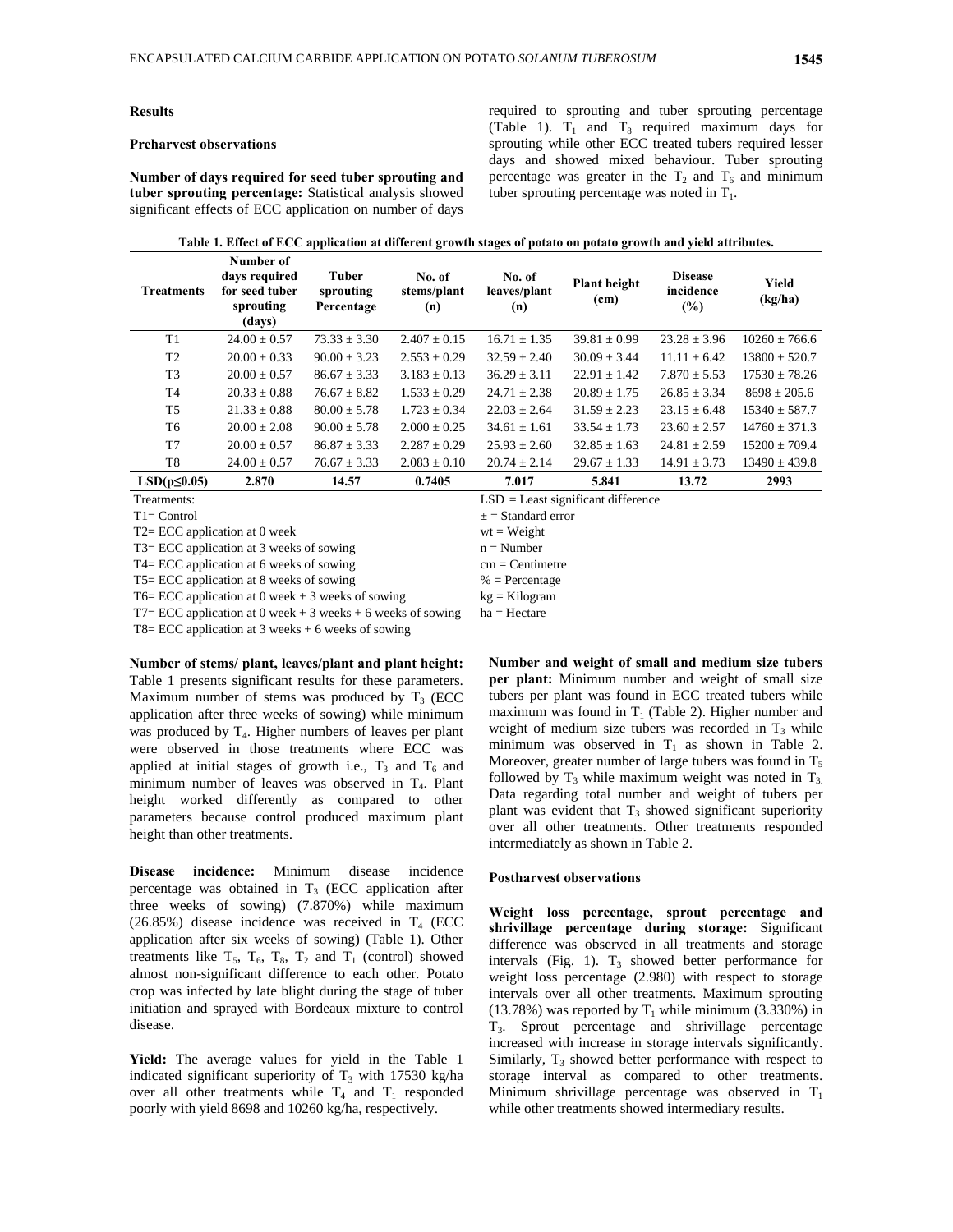| Table 2. Effect of ECC application at different growth stages of potato on number of tubers and tuber weight. |                    |                  |                     |                  |                    |                 |                    |                  |  |  |  |  |
|---------------------------------------------------------------------------------------------------------------|--------------------|------------------|---------------------|------------------|--------------------|-----------------|--------------------|------------------|--|--|--|--|
| Treatments                                                                                                    | small tubers/plant |                  | medium tubers/plant |                  | large tubers/plant |                 | total tubers/plant |                  |  |  |  |  |
|                                                                                                               | (n)                | (wt)             | (n)                 | (wt)             | (n)                | (wt)            | (n)                | (wt)             |  |  |  |  |
| T <sub>1</sub>                                                                                                | $6.10\pm0.15$      | $137.5 + 2.07$   | $3.833 \pm 1.17$    | $148.0 + 5.78$   | $2.13 + 0.08$      | $128.6 + 4.64$  | $11.73 + 0.21$     | $406.7 \pm 7.77$ |  |  |  |  |
| T <sub>2</sub>                                                                                                | $4.13+0.14$        | $111.5 + 3.83$   | $7.533+0.12$        | $223.4 + 4.94$   | $2.90+0.11$        | $153.1 + 4.32$  | $14.57 + 0.12$     | $354.7 + 2.91$   |  |  |  |  |
| T <sub>3</sub>                                                                                                | $2.56 + 0.17$      | $80.32 + 4.87$   | $9.067 + 0.23$      | $338.0 + 4.17$   | $3.63 \pm 0.14$    | $253.3 + 5.30$  | $15.27 + 0.18$     | $642.7 + 2.86$   |  |  |  |  |
| T <sub>4</sub>                                                                                                | $5.10+0.11$        | $130.1 \pm 4.61$ | $4.467+0.12$        | $207.2 + 2.76$   | $1.73 + 0.17$      | $106.7 + 4.42$  | $11.30 + 0.10$     | $451.4 + 6.40$   |  |  |  |  |
| T <sub>5</sub>                                                                                                | $3.76 + 0.23$      | $95.51 + 4.77$   | $6.567+0.17$        | $235.4 + 3.89$   | $4.07+0.14$        | $224.3 + 6.11$  | $14.40 + 0.36$     | $552.8 + 4.04$   |  |  |  |  |
| T6                                                                                                            | $5.76 + 0.20$      | $131.7 + 6.54$   | $7.867+0.14$        | $287.1 \pm 8.86$ | $2.67+0.23$        | $235.1 + 11.38$ | $14.93 + 0.08$     | $584.1 \pm 8.41$ |  |  |  |  |
|                                                                                                               |                    |                  |                     |                  |                    |                 |                    |                  |  |  |  |  |

 ${\bf T7} \qquad \qquad 4.40 \pm 0.15 \qquad \ 131.7 \pm 3.49 \qquad \ 4.933 \pm 0.14 \qquad \ 202.7 \pm 5.69 \qquad \ 2.87 \pm 0.08 \qquad \ 139.4 \pm 5.43 \qquad \ 14.93 \pm 0.12 \qquad \ 537.2 \pm 11.07$ 

 $\text{ T8 } \qquad \qquad 3.50 \pm 0.17 \qquad 109.9 \pm 5.76 \qquad 4.567 \pm 0.14 \qquad 202.1 \pm 5.80 \qquad 3.13 \pm 0.20 \qquad 184.6 \pm 12.71 \quad \ 11.13 \pm 0.33 \qquad 496.6 \pm 16.18 \pm 0.11 \pm 0.11 \pm 0.11 \pm 0.11 \pm 0.11 \pm 0.11 \pm 0.11 \pm 0.11 \pm 0.11 \pm 0.11 \pm 0.11 \pm 0.1$ 

**LSD(p≤0.05) 0.516 14.02 0.4834 16.50 0.4709 22.37 0.6476 146.5** 



Fig. 1. Effect of ECC application at different growth stages of potato on (a) weight loss percentage, (b) shrivillage percentage, (c) sprout percentage of potato during storage.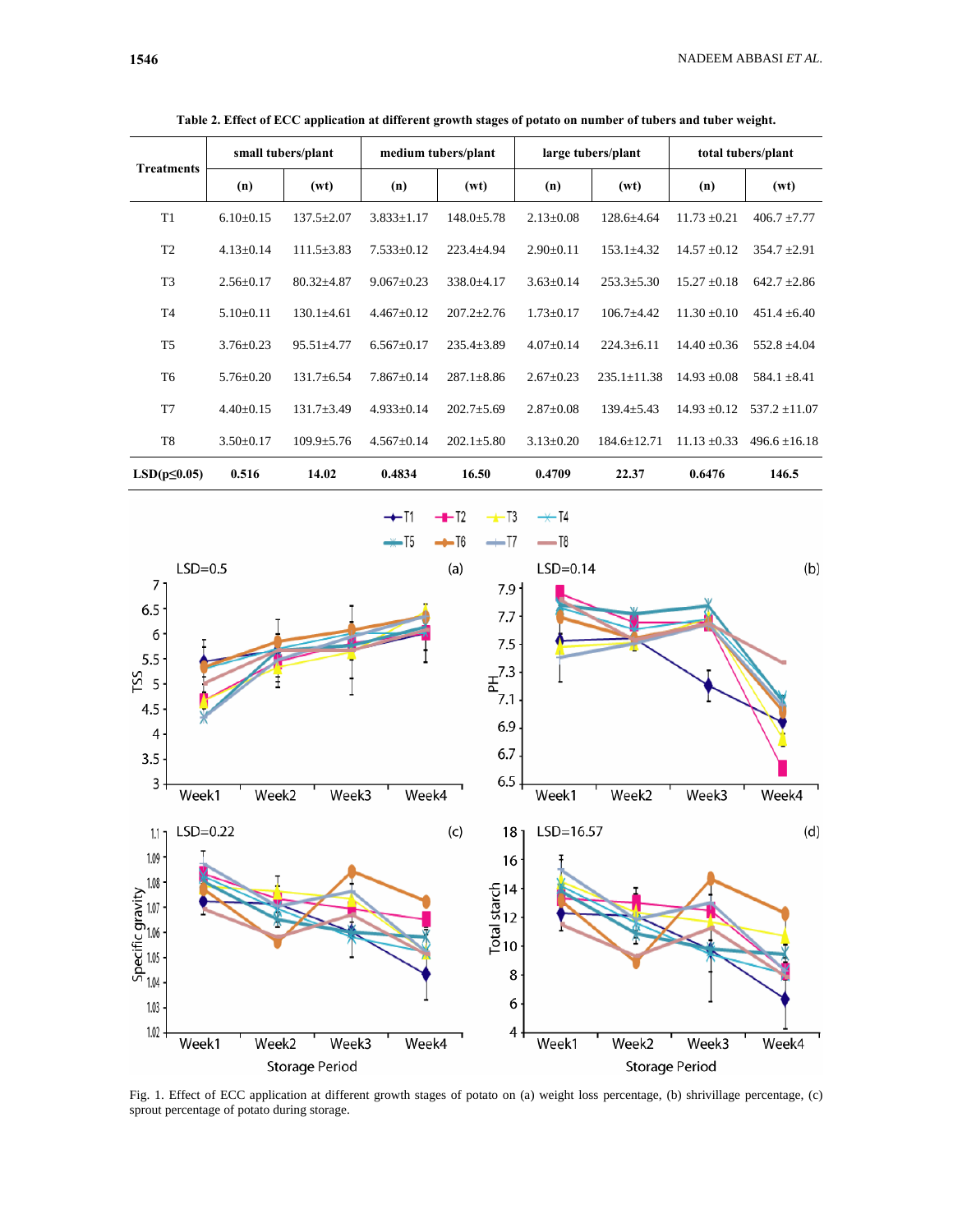



Fig. 2. Effect of ECC application at different growth stages of potato on (a) total soluble solids, (b) pH, (c) specific gravity and (d) total starch contents of potato during storage.

**Total soluble solids and pH:** All treatment showed nonsignificant behaviour to each other for TSS and pH, however, maximum TSS (5.892) were noted in  $T_6$  and minimum TSS  $(5.475)$  were observed in T<sub>2</sub> while an increasing trend in TSS was observed as storage proceeds (Fig. 2). Lowest pH  $(7.303)$  was recorded in  $T_1$  while maximum pH (7.592) in  $T_5$  but it remained at par with  $T_8$ . In addition,  $T_3$  and  $T_7$  showed non-significant results to each other by producing pH as 7.377 and 7.302, respectively.

**Specific gravity:** Pre-harvest application of ECC at different growth stages on potato tubers showed non-

Fig. 3. Effect of ECC application at different growth stages of potato on (a) reducing sugars, (b) non-reducing sugars and (c) total sugars of potato during storage.

significant effect on specific gravity. Maximum specific gravity was recorded in  $T_3$  while minimum in  $T_8$  and  $T_1$ . However, storage interval had positive effect on all treatments (Fig. 2).

**Total starch:** Pre-harvest application of ECC at different growth stages did not affect total starch contents significantly in all the treatments (Fig. 2). Higher starch contents were obtained in  $T_3$  and minimum in  $T_8$ . Similarly storage interval had also non-significant effect on total starch.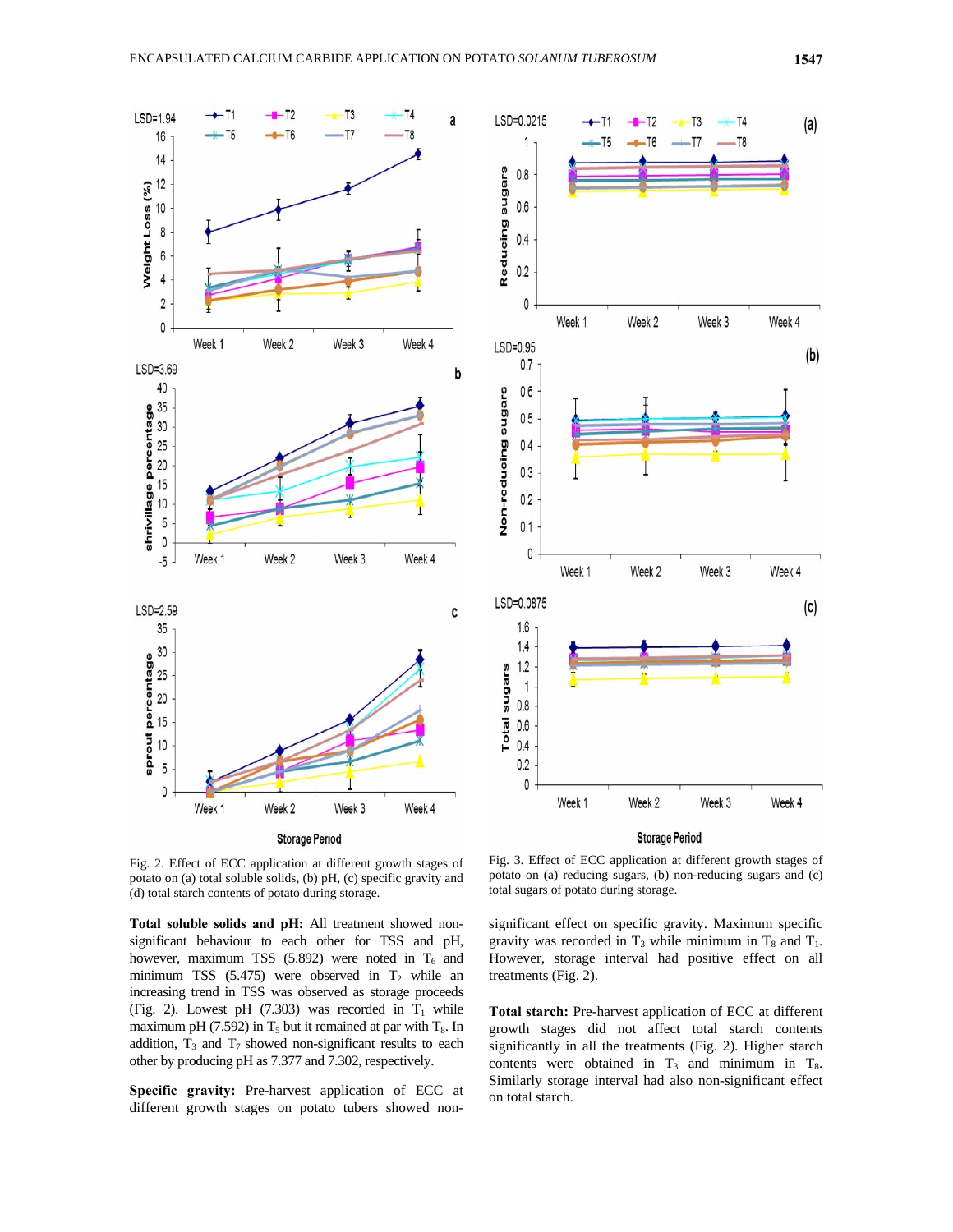**Reducing sugars, non-reducing sugars and total sugars:** ECC application at different growth stages of potato affected the reducing sugars significantly (Fig. 3).  $T_1$  produced maximum number of reducing sugars followed by  $T_4$  and  $T_8$ . However,  $T_3$ ,  $T_6$  and  $T_7$  turned to be statistically identical to each other. Moreover reducing sugars were not affected by storage interval statistically. Maximum non-reducing sugars were observed in  $T_1$  and T4 whereas minimum non-reducing sugars were obtained in  $T_3$  (0.367). All others treatments showed statistically similar results to each other. On the other hand storage intervals had no effect on non-reducing sugars as it doesn't change with storage intervals. Application of ECC at different growth stages had pronounced effect on total sugars of potato. Minimum total sugars were obtained in  $T<sub>3</sub>$ . Other treatments showed statistically similar results to each other. Non-significant difference was observed in all storage intervals.

### **Discussion**

#### **Preharvest observations**

**Number of days required for seed tuber sprouting and tuber sprouting percentage:** Better performance of ECC treatments for tuber sprouting percentage might be due to the dual effects of ethylene produced from ECC which increased the respiration rate resulting in breakdown of dormancy in potato tuber (Michael and Pratt, 1972; Bibik *et al.*, 1995; Muromstev *et al.*, 1991) as well as by reducing the concentration of sprout inhibiting hormone (ABA) produced in dormant potato (Tanaka *et al.*, 2005). The results are supported by the fact that ABA is sprouting inhibiting agent in potato while application of ethylene reduces ABA level (Coleman, 1998). This might be the reason that  $T_2$ ,  $T_6$  and  $T_7$ , where ECC was applied at sowing, sprout rapidly with maximum tuber sprouting percentage as compared to other treatments.

**Number of stems/ plant, leaves/plant and plant height:**  Treatments receiving ECC at early growth stages gave better results for number of stems and leaves as ECC produced acetylene which reduced the nitrification process increased the nitrogen use efficiency while ethylene triggered the adventitious root formation (Keerthisinghe *et al.*, 1996) and ultimately increases the vegetative growth (Kashif *et al.*, 2008). Ethylene enhanced the root formation in different crops which was responsible for the better nutrients uptake and hence enhanced vegetative growth (Seenewera *et al.*, 2003). This might be reason for maximum number of stems in  $T_3$  where ECC was applied at the time of sprouting because at this stage roots were initiated and availability of ethylene made their number maximum. Untreated plants produced maximum plant height which clearly indicates the effect of ethylene released by ECC. Ethylene inhibits the movements of auxin in stem tissue, possibly reducing auxin's ability to promote stem elongation (Morgan and Gausman, 1966). Vertical reduction in plant height causes increase in horizontal expansion of plant by decreasing the internodal distance (Kashif *et al.*, 2008). This behaviour was also reported in tomato (Mahmood *et al.*, 2010), wheat (Yaseen *et al.*, 2009) and potato (Abbasi *et al.*, 2009).

**Disease incidence:** Minimum disease incidence percentage in  $T_3$  may be due to the effect of ethylene. Plant defence mechanisms are regulated by complex signaling pathways involving ethylene and induce resistance when applied before infection  $(T_3)$  but, when applied after appearance of disease symptoms, stimulates disease progress (Loon *et al.*, 2006) that is why higher disease incidence was observed where ECC was applied later growth stages.

**Yield:** Higher yield may be due to the more vegetative growth through availability of N from soil due to inhibitory effect of ECC on nitrification (Yaseen *et al.*, 2009). Additionally, the formation of ethylene might have also contributed in promoting the growth and eventually yield of treated tubers (Kashif *et al.*, 2008).

**Number and weight of small and medium size tubers per plant:** Optimum level of ethylene at vegetative growth phase results efficiently in triggering adventitious roots formation (Ahmad *et al.*, 2009a). Exposure of plant to ethylene for longer time may result in inhibition of stolons extension (Vreugdenhil *et al.*, 1989) which may be reason for smaller sized tubers. It also relates with the number of leaves per plant, smaller the number of leaves lower will be photosynthesis rate and hence limiting the accumulation of photosynthates in tuber formation process (Abbasi *et al.*, 2009). Good nutrients absorption as affected by acetylene and adventitious roots formation affected by ethylene (Ahmad *et al.*, 2009b) at early growth phases  $(T_2, T_3, T_4)$  $T<sub>6</sub>$ ) develops maximum number of medium size tubers per plant. Balanced provision of ethylene and acetylene in  $T_3$ and  $T_6$  ensure effective utilization of nutrients and thus promoting good vegetative growth which results in higher rate of translocation of photosynthates from vegetative portion to the tubers. The photosynthates accumulation is directly proportional to the number of leaves and stems (Early & Slife, 1969) might be the reason for maximum number of large size tubers in  $T_3$ . Increase in weight of large size tubers in  $T_3$  reflects the effects of ECC on different developmental stages of potato. Poorest response in  $T_4$  (tuber bulking stage) is because of increase in respiration rate by ethylene (Ibrahim and Liyanage, 1984) which slows down the process of food reserve accumulation. Secondly, older roots might not respond as effectively as younger roots resulting in low number of large size tubers.

# **Postharvest observations**

**Weight loss percentage, sprout percentage and shrivillage percentage during storage:** Data reveals that ECC treated tubers showed lesser weight loss percentage with respect to storage intervals. Weight loss is directly affected by water loss during storage. Nutrient utilization increases due to acetylene. Perhaps thick rind (periderm) of tubers, developed by high uptake of nitrogen, didn't allow the water loss ultimately preventing weight loss (Burton, 1989). Abbasi *et al*., (2009) also reported that ECC treated tuber have minimum weight loss as compared to other. Minimum weight loss in  $T_3$  might be due to the maximum uptake of nitrogen as young roots are more effective in utilization of resources. However with the increase in the storage interval it might get loosened and shrivillage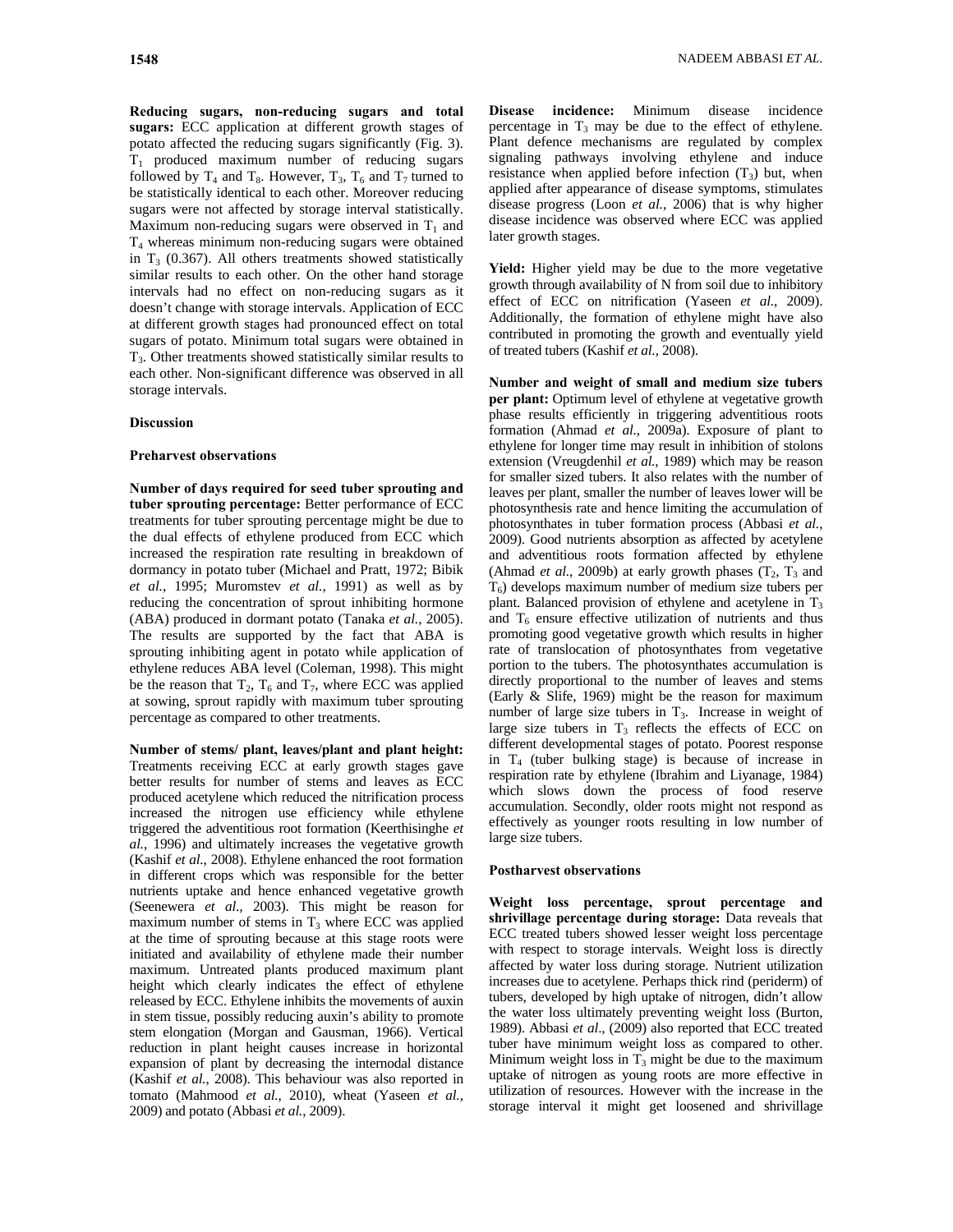percentage increases. At harvest, potato tubers are dormant and do not sprout. As the period of post-harvest storage is extended, tuber dormancy is broken and sprout growth commences. Extra accumulation of ethylene results in low sprout percentage in ECC treated tubers because in correlation with ABA it extends the dormancy during storage. It is possible that the actions of ethylene and ABA are mutually interdependent, with the effects of one mediated by the other (Suttle, 1998). Conversely, it has been reported that both preharvest and postharvest applications of the ethylene-releasing agent resulted in significant extensions of tuber dormancy (Korableva *et al.*, 1989; Cvikrova *et al.*, 1994).

**Total soluble solids and pH:** Proteins, sugars, acids and other soluble salts are important constituents of TSS and it increase with the increase in the storage. Small change in TSS might be due to the decreased osmotic potential that facilitates the accumulation of soluble solids (Levy *et al.*, 1988; Levy, 1992). As ECC treated tubers tend to maintain osmotic potential, minimum change was observed. Girardi *et al*., (2005) worked on peaches and quoted that ethylene did not significantly alter the total soluble solids. pH is the hydrogen ion concentration and in storage it changes with the change in organic acid concentration like citric acid, malic acid (Lisi and Owski, 2003). Ethylene treated treatments decreased pH more rapidly as compared to the control however mechanism of decrease in pH of ethylene treated treatments was unknown (Nourian *et al.*, 2002).

**Specific gravity:** Statistically specific gravity was not affected by ethylene as different treatments showed similar results. Maximum specific gravity in  $T_3$  might be due to the better vegetative growth which resulted in more reserve food accumulation in tubers as compared to other treatments. Decrease in specific gravity during storage is due to metabolism of starch (Thornton, 2002). There is inverse relation between specific gravity and water loss (Yosuke *et al.*, 2000) so minimum water loss and decreased respiration in  $T_3$  resulted in maximum specific gravity as compared to other treatments.

**Total starch**: ECC stimulate the vegetative parameters as in  $T_3$  so maximum starch contents were noted for it. Although treated tubers slow down the respiration in storage (Daniel-Lake *et al.*, 1969) but temperature effect is more visible. Tubers respire to keep themselves alive and it is triggered by storage temperature (Thornton, 2002).

**Reducing sugars, non-reducing sugars and total sugars:**  Sucrose, glucose and fructose are the major sugars which accumulate in potato tubers. High levels of reducing sugars (glucose and fructose) lower the suitability of tubers for processing. Minimum reducing sugars in  $T_3$  might be due to the effect of thick rind (periderm) which doesn't allow the electrolytes leakage resulting in decreased sugar accumulation as electrolytes leakage is directly related with sugar accumulation (Spychalla & Desbotough, 1990; Barbara *et al.*, 2005b). However increasing trends of reducing sugars during storage interval might be due to the breakdown of starch (Smith *et al.*, 2005). It is also reported by Fauconnier *et al*., (2002) that membrane permeability is inversely related with the sucrose accumulation in potatoes

at  $20^{\circ}$ C. As ECC treated tubers  $(T_3)$  develop thick rind which allows minimum water loss, thus results in minimum non-reducing sugars accumulation. Lesser accumulation of both reducing and non-reducing sugars in ECC treated tubers results in lower total sugars. Controlling factor might be ethylene which thickened the periderm that controlled water content of tubers and hence sugar accumulation (Burton, 1989). These results are also supported by Patel & Nickerson (2006) and Fauconnier *et al*., (2002).

### **Conclusion**

ECC application enhanced the growth, yield and quality of potato. Moreover, vegetative stage is the best stage to apply ECC for potato because active growth stage responded very well as compared to solely on other growth stages and their combinations. In future, it is desired to work on the biochemical mechanisms which are involved in growth enhancement or retardation of potato at different growth stages toward ECC application.

#### **References**

- Abbasi, N.A., A. Hussain, M. Maqbool, I.A. Hafiz and A.A. Qureshi. 2009. Encapsulated calcium carbide enhances production and postharvest performance of potato (*Solanum tuberosum* L.) tubers. *New Zealand J. Crop & Hort. Sci*., 37: 131-139.
- Ahmad, N., A. A. Khan, N. A. Khan, R. Binyamin and M. A. Khan. 2011. Identification of resistance source in potato germplasm against PVX and PVY. *Pak. J. Bot*., 43(6): 2745-2749.
- Ahmad, Z., F. Azam, T. Mahmood, M. Arshad and S. Nadeem. 2004. Use of plant growth regulators on enhancing crop productivity I: Effect of calcium carbide as a source of ethylene on some agronomic parameters of wheat. *J. Agron*., 3(1): 68-71.
- Ahmad, Z., M. Abid and F. Azam. 2009a. Enhancement of salinity tolerance in wheat through soil applied calcium carbide. *Soil Environ*., 28(1): 75-80.
- Ahmad, Z., M. Abid, F. Azam and S. Tahir. 2009b. Microbial influence on release of acetylene and ethylene from calcium carbide and its impact in nitrification inhibition. *J. Agri. Biol*., 4(1): 106-109.
- Ahmad, Z., M. Yaseen, S. Nadeem and M.K. Nadeem. 2003. Effect of time of application of calcium carbide with and without N, P and K fertilizer on nutrient uptake efficiency of cotton crop. *Pakistan J. Agron*., 2(2): 59-69.
- Anonymous. 1990. Official Methods of Analysis. Association of Official Analytical Chemists. Inc., Arlington, Virginia, USA.
- Anonymous. 2008. Global potato economy. International year of potato 2008. http//www.fao.org/en/potato/fact sheets.html.
- Anonymous. 2010. Economic Survey of Pakistan. Ministry of Finance, Government of Pakistan, Islamabad.
- Barbara, D.L., P. Robert and W. John. 2005a. Carbon dioxide and ethylene: A combined influence on potato fry color. *J. Hort. Sci*., 40: 1824-1828.
- Barbara, J., D. Lake, R.K. Prange, J. Nowak, S.K. Asiedu and J.R. Walsh. 2005b. Sprout development and processing quality changes in potato tubers stored under ethylene: 1. Effects of ethylene concentration. *American J. Potato Res*., 82: 389-397.
- Bediako, E.A., F.A. Showemimo, J.N. Buah and A.O. Ntow-Manu. 2007. Quality of pineapple as influenced by floral induction in Ghana. *American J. Food Technol*., 2(2): 100-103.
- Bibik, N.D., S.V. Letunova, E.V. Druchek and G.S. Muromtsev. 1995. Effectiveness of soil acting ethylene producers in obtaining sanitized seed potatoes. *Russian Agric. Sci*., 9:19-21.